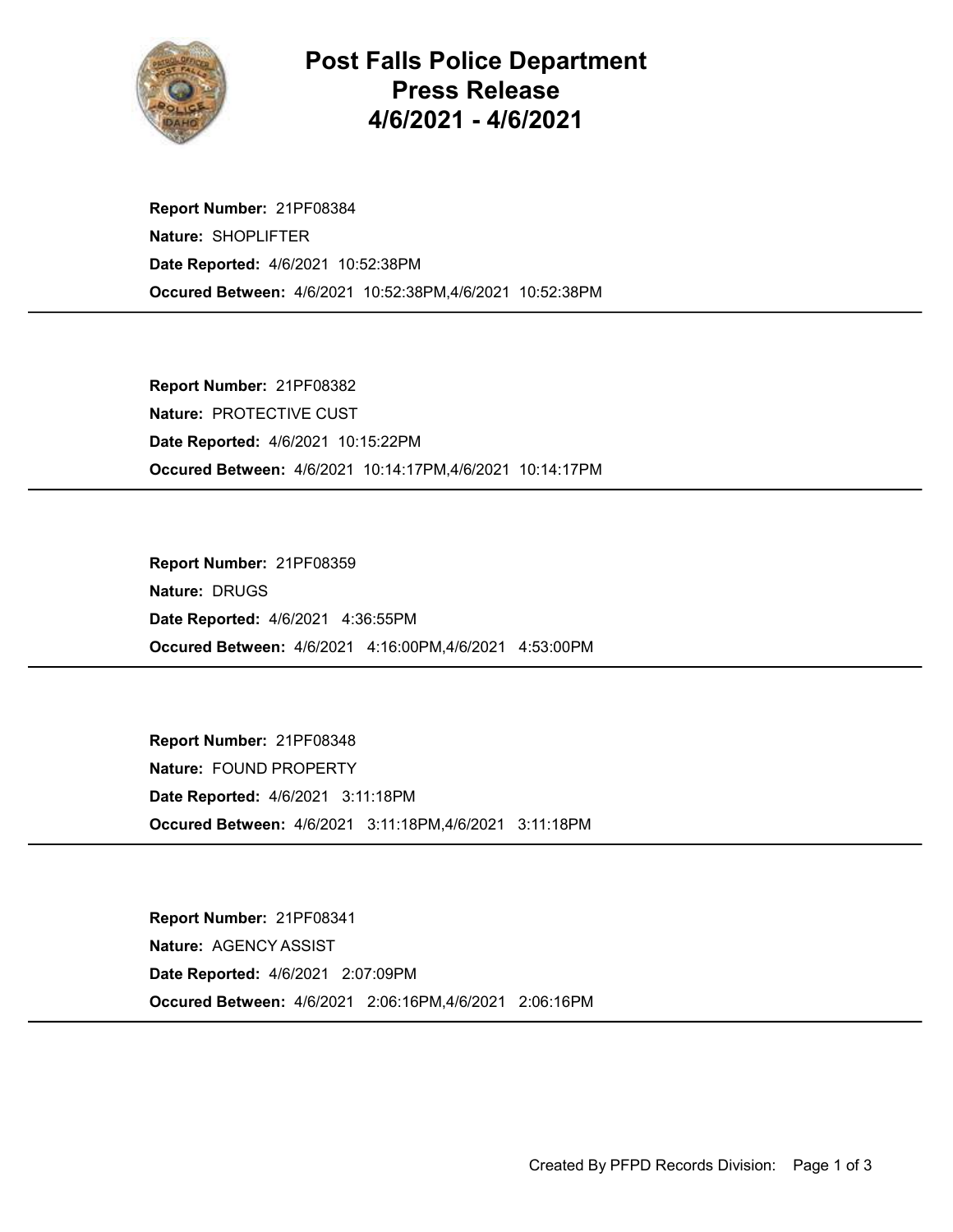Occured Between: 4/6/2021 1:15:08PM,4/6/2021 1:15:08PM Report Number: 21PF08331 Nature: FOUND PROPERTY Date Reported: 4/6/2021 1:15:43PM

Occured Between: 4/6/2021 12:29:07PM,4/6/2021 12:29:07PM Report Number: 21PF08323 Nature: ABANDONED VEHIC Date Reported: 4/6/2021 12:30:23PM

Occured Between: 4/6/2021 11:01:51AM,4/6/2021 11:01:54AM Report Number: 21PF08310 Nature: ACCIDENT PD Date Reported: 4/6/2021 11:02:50AM

Occured Between: 4/6/2021 9:13:53AM,4/6/2021 9:13:53AM Report Number: 21PF08297 Nature: DRUGS Date Reported: 4/6/2021 9:16:04AM

Occured Between: 4/6/2021 8:42:29AM,4/6/2021 8:42:29AM Report Number: 21PF08294 Nature: ACCIDENT PD Date Reported: 4/6/2021 8:43:10AM

Occured Between: 4/6/2021 8:38:09AM,4/6/2021 8:38:09AM Report Number: 21PF08295 Nature: INFORMATION Date Reported: 4/6/2021 8:41:44AM